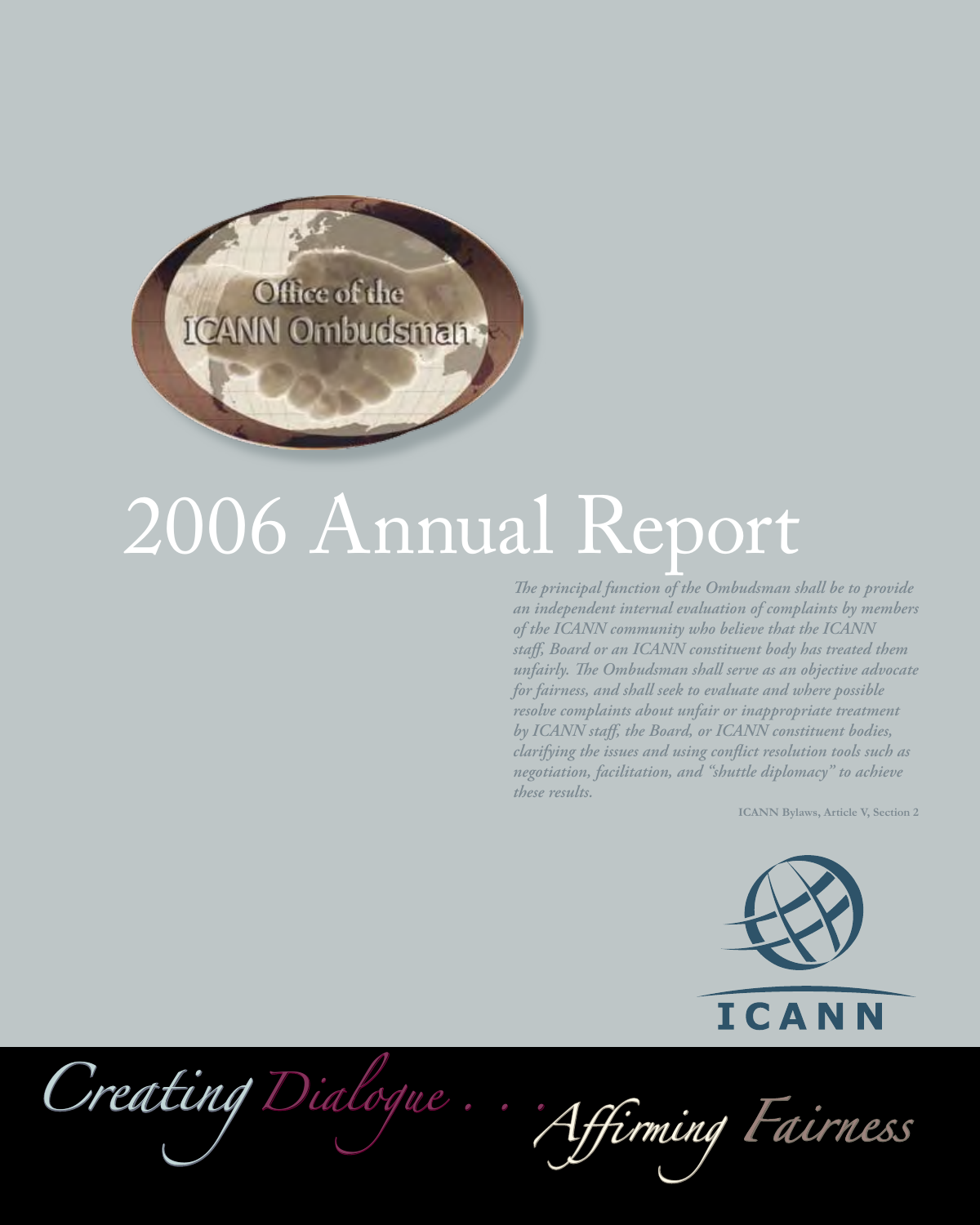## **Letter from the Ombudsman**

**30 June 2006**

**To the Chairman and the Board of Directors of ICANN,**

**I have the great pleasure of submitting to you the second annual report of the Office of the Ombudsman.**

**This has been a year which has seen the Office of the Ombudsman continue to put forward an informal dispute resolution system for the ICANN community, and which has been embraced by both the community and the corporation. As the Office, and its work plan, has developed, I believe that my work, as the Ombudsman, can be differentiated in several pillars: the reception, referral and investigation of complaints; administration and case management; outreach activities; and research and evaluation.**

**I am pleased to report to the Board that the Office of the Ombudsman has developed a fair, flexible, responsive and prompt manner of dealing with dispute issues raised by the community. It is a unique model of dispute resolution, now recognized as a "Centre of Excellence", and a professional, competent Ombudsman institution.** 

**In this annual report, I will provide information on these key activities.**

**Finally, I would like to express my continued appreciation to you, the members of the ICANN community and supporting organizations, and the ICANN staff for the continued support it has received.**

**With best regards,**

elfred re

**Frank Fowlie Ombudsman**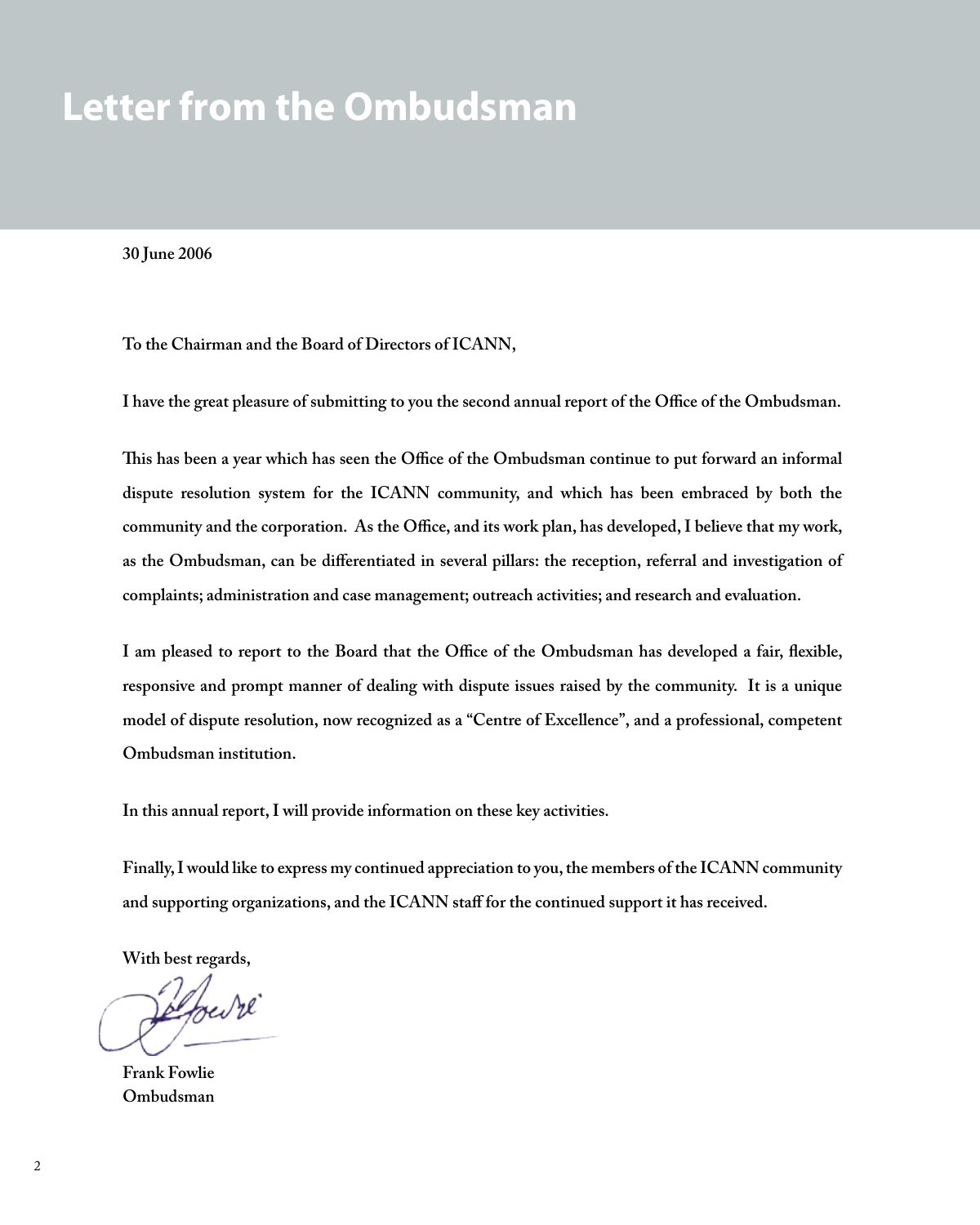## **Contents**

| Letter from the Ombudsman2                  |
|---------------------------------------------|
|                                             |
| Ombudsman Activities 5                      |
| Evaluation and Recommendations 6            |
|                                             |
| Ombudsman Statistics 10                     |
|                                             |
| <b>DESIGN + EDITORIAL</b> Tanzanica S. King |



ICANN Ombudsman Frank Fowlie (right) and ICANN Adjunct Ombudsman Herb Waye (left) at the ICANN Wellington Meeting, March 2006.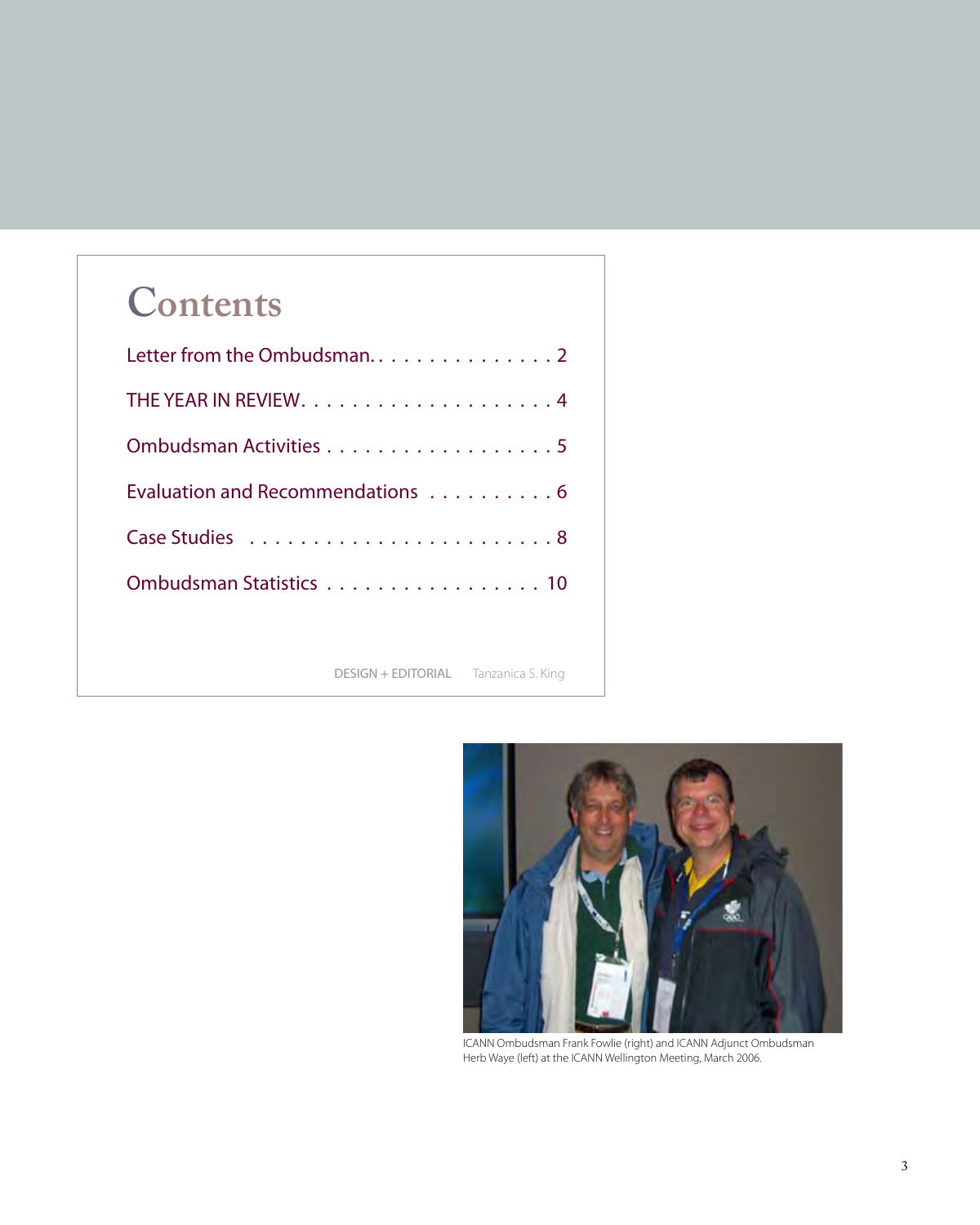

 $2005 - 2006$  has been an active year for my Office. The Ombudsman  $^{\circ}$   $2005$  was established in ICANN to act as an informal, independent mechanism to assist members of the community who feel that they have been treated in an unfair manner. My role should be to receive and evaluate those complaints, and to use any of a number of alternative dispute resolution techniques if I believe that there has been an unfairness. However, I have found that the demands placed on my Office exceed that simple expectation. During the past year my Office has been the recipient of a large number of complaints and contacts that are outside of the vision expressed in Bylaw V. In two circumstances, groups wishing to put forward opinions, rather than making cogent complaints about actions, decisions, or inactions by the board, staff or supporting organisations, have used my Office as the target of email campaigns. In both of these cases I declined to investigate any of the matters brought to my attention, as the contacts were simply the expression of disagreement with contemplated decisions of the Board, and adequate opportunities to communicate that disagreement existed with public comment forums.

*in Review*

My Office has received many complaints and contacts from members of the community who have had issues or concerns with other bodies, such as registrars. In this, I must underline the exceptional cooperation of the Chief Registrar Liaison and Registrar Liaison Manager. They have been able to provide assistance to this portion of the community after receiving a referral from my Office.

During the past year, I have updated the Ombudsman Framework to reflect the operational activities of the Office. This has been translated into several languages, and is available as a downloadable .PDF on the Ombudsman webpage. I have also reviewed and upgraded the complaint form, added a "Contact the Ombudsman" form, and provided more self help information on the webpage.

The SeeMore Case Management System is installed, and operational, and makes the tracking of complaints more automated and efficient. Since inception in November 2004, my Office has opened nearly 2000 files.

The ICANN IT staff has been able to secure and make operational the domain www.icannombudsman. org for my Office, which is a further demonstration of my independence. I thank them for their kind assistance.

My Office has used translation services on a number of files and correspondences during the year. We have established what I consider to be a win – win scenario with the Richmond Multicultural Concerns Society. It is a win for my Office, as I am able to obtain prompt and accurate translation service from an independent source, separate and apart from ICANN, thus maintaining confidentiality. It is a win for the service provider, as they are a community based group for immigrants, and are able to access a wide range of language speakers to do the translations, which helps to fund their programs.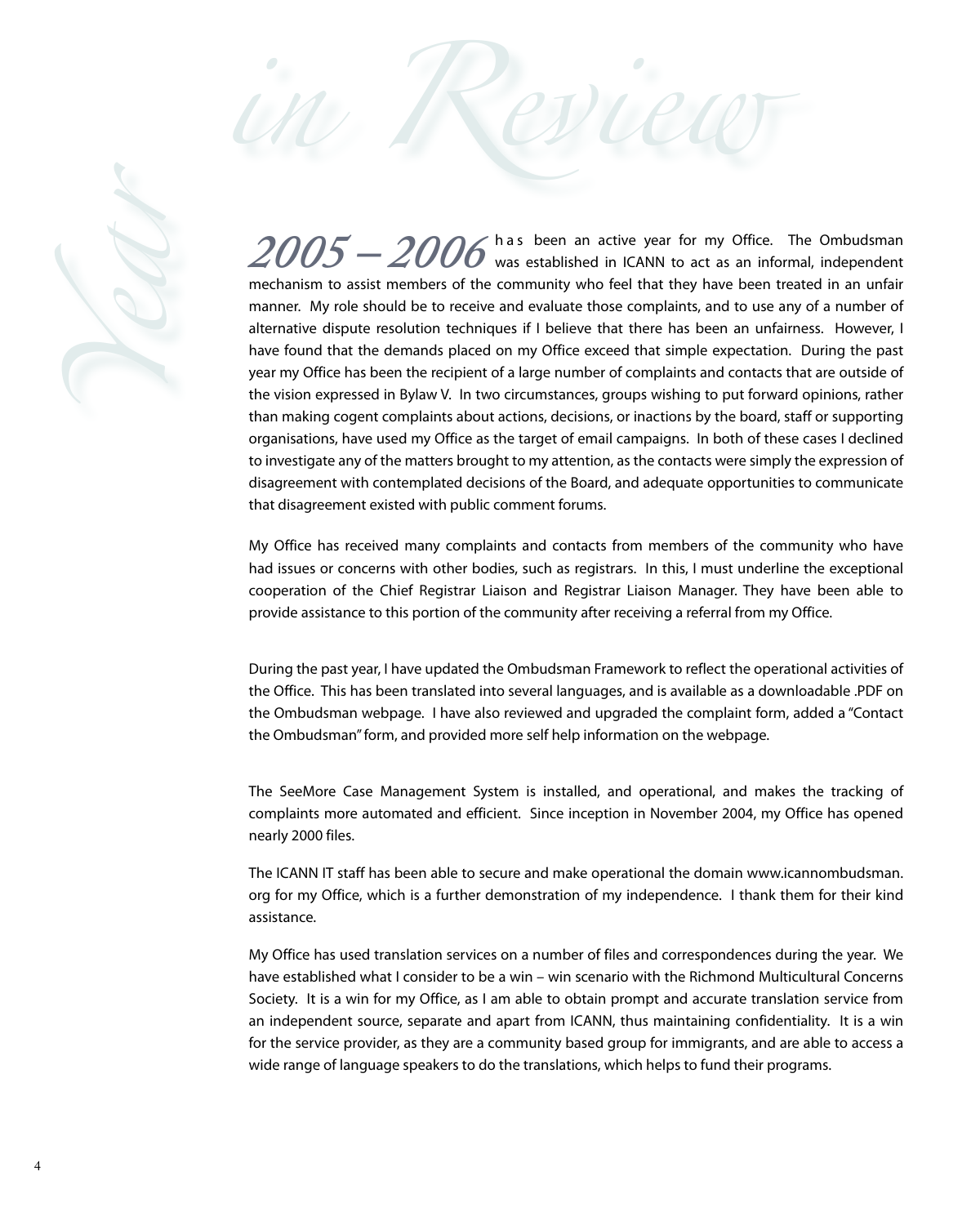

this annual report provide information about the volume of contacts, the

country of origin, the classification of the complaints, and resolutions.

The number of complaints within my jurisdiction (actions, decision, or inaction by the board, staff or supporting organisation) as a percentage of the whole is consistent with data I have been able to examine from other Ombudsman Offices.

*Outreach***,**

#### **Consumer Education and Peer Activities**

To my definition outreach includes: speaking to groups, hospitality, training events, and peer Ombudsman activity. My overall goal with Outreach is threefold: to inform the ICANN community about the existence and activities of the Office of the Ombudsman; to professionalise the Office through continual learning activities; and to enforce a constant message amongst ICANN and stakeholder communities, government officials, users and stakeholders, and my peer Ombudsman community that this Office of the Ombudsman is deserving of its reputation as a "Centre of Excellence" for online dispute resolution, and Ombudsmanship generally. My overriding goal is that all would see the office as a center of excellence where there was a preconceived idea of professionalism and good, fair service.

My focus in this fiscal year has been to do staff training and orientations so that they are better enabled to pass along information about the Office to the community they deal with, and to further enable them to provide information to the community on using my Office when disputes or conflicts arise.

I have generally tried to tie any overseas travel for Outreach in with travel to ICANN meetings. This greatly increases the scale of economy for travel expenses. Training courses each have been identified and budgeted for in advance and are budgeted for separately. In FY 06-07, I hope to be able to conduct training for all staff in the basics of interest based, mutual gains dispute resolution, giving one more tool to the organisation to reduce conflict at the lowest possible level.

During FY 05-06 I have either gained or maintained membership in the Forum of Canadian Ombudsman, the United States Ombudsman Association, the International Ombudsman Association, and the International Ombudsman Institute.

I have made presentations to individuals, organisations,

conferences, and academic institutions; ranging from the European Ombudsman, to the United Nations Conference on Online Dispute Resolution, to justice studies learners at my alma mater, Royal Roads University.

In April 2006, I was made a fellow at the Centre for Information Technology and Dispute Resolution at the University of Massachusetts – Amherst, and I am grateful to Dr. Ethan Katsh for that honour. My contribution in that area will be in the evaluation of ODR programs.

The following tables outline the Outreach Activities I have participated in.







| de tés.   | Month | <b>Activity</b>                                              | Location           |
|-----------|-------|--------------------------------------------------------------|--------------------|
| $05 - 14$ | July  | 3 <sup>er</sup> Annual European Internet Domain Name Summit. | Paris.             |
| $05 - 15$ | July  | Presentation, OECD                                           | Paris              |
| $05 - 16$ | July  | Executive Director, Forum sur les Droits sur l'internet.     | Paris              |
| $05 - 17$ | July  | Director General, Working Group on Internet Governance       | Geneva             |
| $05 - 18$ | July  | Presentation, World Intellectual Property Organization       | Geneva             |
| 05.19     | July  | Presentation, DIPLO Foundation.                              | Geneva             |
| $05 - 20$ | July  | ICANN Meetings Luxembourg (9 days)                           | Luxembourg         |
| $05 - 21$ | Aug   | New Staff Orientation                                        | Marina del Rey     |
| $05 - 22$ | Sept  | New Staff Orientation                                        | Marina del Rev     |
| $05 - 23$ | Sept  | United States Ombudsman Assoc Meetings (4 days)              | Nashville          |
| $05 - 24$ | Oct   | Program on Negotiation Professional Development (4 days)     | Cambridge, Mass.   |
| $05 - 25$ | Oct   | Adjunct Ombudsman Orientation (4 days)                       | Marina del Rey     |
| $05 - 26$ | Öct   | New Staff Orientation (2 sessions)                           | Marina del Rey     |
| $05-27$   | Nov   | Northwest Ombuds Association (by conference call)            | Seattle            |
| $05 - 28$ | Nov   | New Staff Orientation (5 sessions)                           | Vancouver          |
| $05 - 29$ | Dec   | <b>ICANN Meetings, 9 days</b>                                | Vancouver          |
| 05-30     | Dec   | Media Interview, CanWest News Service                        | Vancouver          |
| $05 - 31$ | Dec   | Media Interview, Canadian Technology News (2 interviews)     | Vancouver          |
| $05 - 32$ | Dec   | Technology Negotiation Program Setup                         | Marina del Rev     |
| $06 - 01$ | Jan   | New Staff Orientation                                        | Marina del Rey     |
| $06 - 02$ | Jam   | Media Interview, Canadian Technology News (2 interviews)     | Vancouver          |
| $06 - 03$ | Jam   | Regional Liaison Briefing                                    | Marina del Rey     |
| $06 - 04$ | Jan   | Advanced Investigations Course                               | Toronto            |
| $06 - 05$ | Mar   | Staff Negotiation and Ethics Training (Postponed)            | <b>Brussels</b>    |
| 06-06     | Mar   | European Ombudsmen courtesy calls                            | <b>Brussels</b>    |
| 06-07     | Mar   | Regional Liaison Cairo                                       | Cairo              |
| $06 - 08$ | Mar   | UN Forum on Online Dispute Resolution (3 Days)               | Cairo              |
| $06 - 09$ | Mar   | ICANN Meeting (9 days)                                       | Wellington         |
| $06 - 10$ | Apr   | International Ombuds Assoc Annual Meeting (4 Days)           | San Diego          |
| $06 - 11$ | Apr   | Undergraduate Lecture, Royal Roads University                | Victoria BC        |
| $06 - 12$ | May   | Richmond Multicultural Concerns Society (translation)        | <b>Richmond BC</b> |
| $06 - 13$ | May   | Briefing Session with Board of Directors                     | Marina del Rey     |
| $06 - 14$ | June  | Lecture, Vancouver Scholars, Simon Fraser University         | Vancouver          |
| $06 - 15$ | June  | ICANN Meeting (9 days)                                       | <b>Marrakesh</b>   |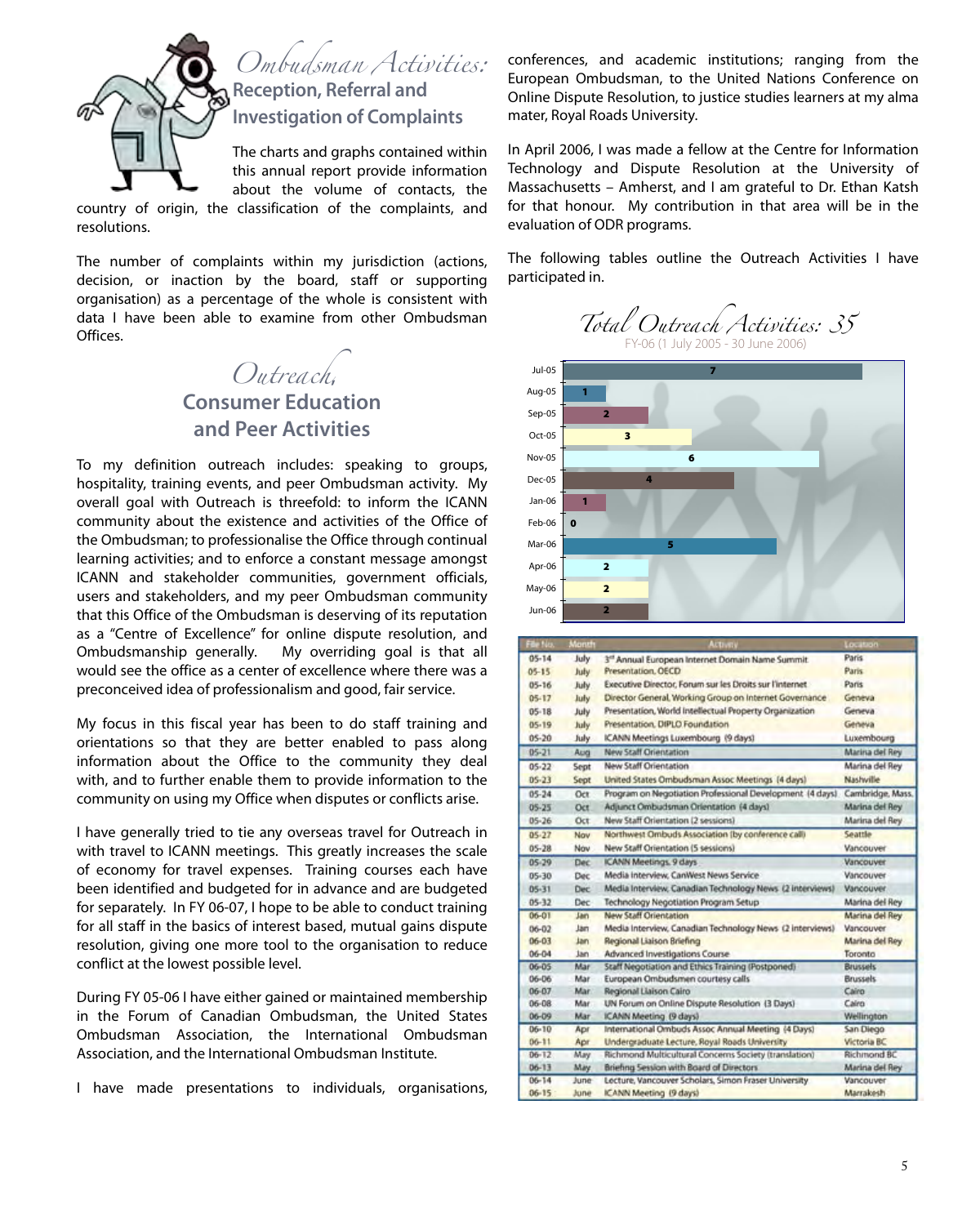## *Evaluation and Recommendations*

During the fiscal year, the Office of the Ombudsman was reviewed by an evaluator from the International Standards Organisation. The Office was reviewed on comparison to the standards established in ISO Standard 10002, "Quality Management – Customer Satisfaction – Guidelines for handling complaints in organisations."

#### The text of the evaluator's report follows:

*The Office of the Ombudsman meets the intent and general requirements of ISO 9001:2000 Provisions 4.2.4, 5.2, 7.2.3, 8.2.1, and 8.4. The Office of the Ombudsman meets the intent of the Provision based on Ombudsman record control, identification, confidentiality, maintenance, and storage. With respect to Provision 5.2, the establishment of the Office of the Ombudsman by the Board of Directors illustrates top management's commitment to the ICANN community in addressing customer complaints as one mechanism for enhancing customer relationships. In regards to Provision 7.2.3, the Office of the Ombudsman has established, documented, and implemented a customer feedback/ compliant process that are communicated via the ICANN website, and outreach and education programs. In relation to Provision 8.2.1 and 8.4, the Office of the Ombudsman is one of the means that ICANN has to monitor and measure customer perception of company's ability to meet customer and service requirements through compliant closing metrics. The metrics data set provides a small sample base due to the infancy of the Office of the Ombudsman; however, there is significant potential over time for issue type identification to lend itself to detection of areas for process improvement.*

*The only observation regarding the Office of the Ombudsman with respect to Provision 5.2 and 8.2.1 is ICANN's ability to meets its own requirements as established by the Bylaws for independence, neutrality, and impartiality of the Office of the Ombudsman and customer requirements based on contract renewal terms and no current formal contract authorisation. The observation addresses the potential customer perception of the lack of objectivity of the Office of the Ombudsman due to apprehension of contractor termination or lack of confidence in contractor authority.*

In FY 2006–2007, the Office of the Ombudsman will undergo further evaluation by an independent process which will compare the establishment of ICANN's Office of the Ombudsman with standards found in the literature.

The Office of the Ombudsman Results Based Management Accountability Framework requires that I look at five performance indicators concerning four evaluation questions, and report to the Board on these on an annual basis.



Ombudsman Frank Fowlie speaking at an ICANN Meeting in Wellington, New Zealand, March 2006.

Relevance – Is there an ongoing need for the Office of the Ombudsman? 1.

The trend analysis for my Office is best documented through the various charts and graphs within the body of this report.

There are a number of indicators for the relevance of my Office. First is the volume of the complaints received, and the variety of issues brought to my attention as the Ombudsman. This indicates to me that the community continues to see my Office as a credible resource in dealing with issues of dispute.

Secondly, the variety of sources of complaints: individual domain name holders; applicants for administrative benefits provided by ICANN; CCTLD managers; organisations; and board members, indicates to me that my Office is able to respond to a wide range of fairness based issues, and this wide acceptance of my Office is de facto recognition of its relevance.

Media analysis would continue to evidence a positive reception of the Office in the community.

Are resources sufficient for the Office of the Ombudsman to carry out is mandate? 2.

During the year, I have been able to establish the post of Adjunct Ombudsman within my Office. Mr. Herb Waye, a fellow Canadian, assists my Office when I am either on vacation or sick leave by receiving and responding to correspondence from the community. Mr. Waye has also attended two ICANN meetings, as a volunteer, to assist me in the operation of a physical office location during these meetings.

As the workload for this Office, across all its key activities (Complaint handling, Outreach, and Administration) continues to rise, and is compounded by frequent travel, it will be natural that more staff will be required. I have raised a proposal to the Board that some time in the future my Office expands by a half person full time equivalent.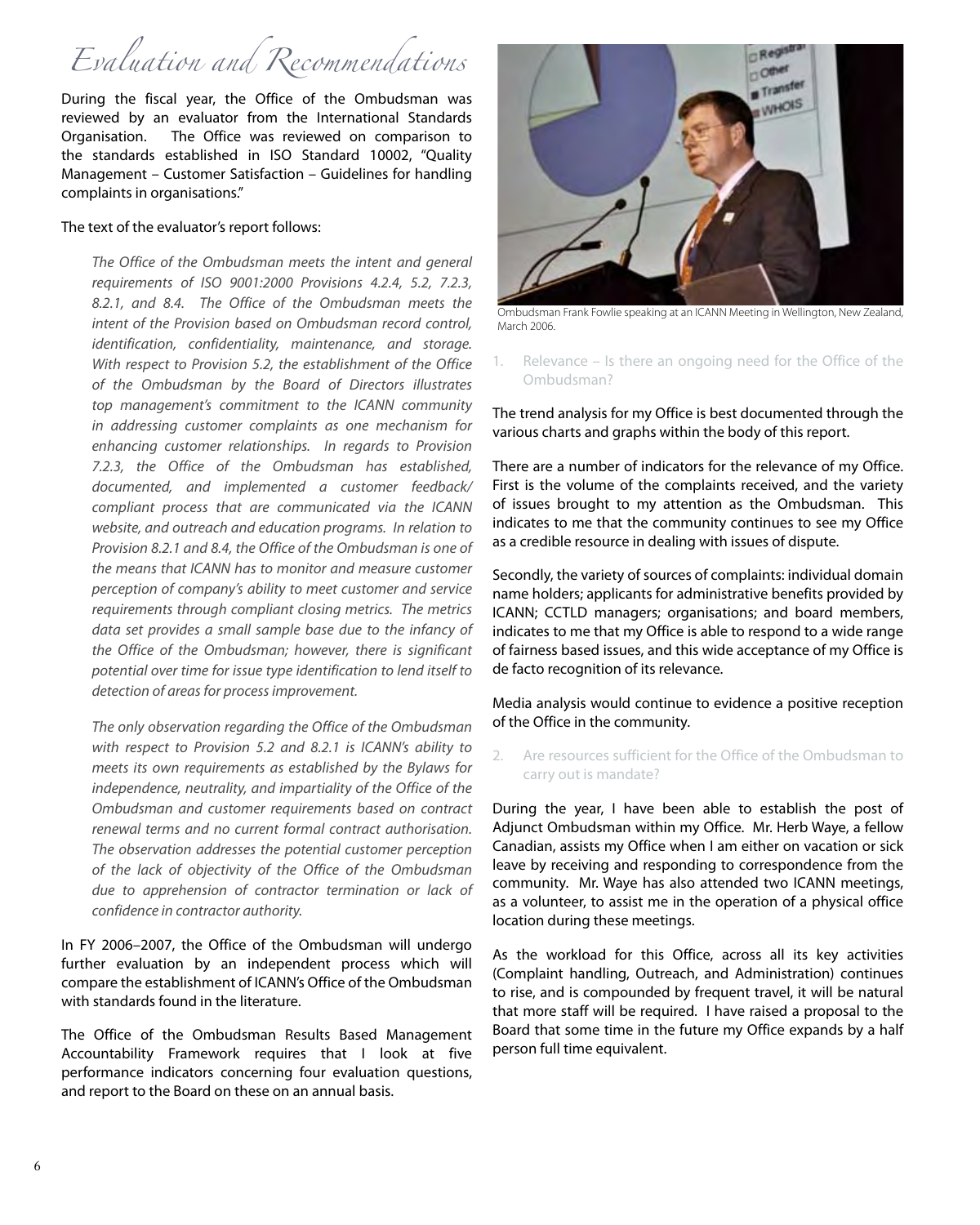In FY 05-06 the budget resources provided by ICANN have been sufficient to meet the operational, administrative and outreach components of my mandate.

Cost effectiveness – Actual or potential improvements, 3. efficiencies, or cost savings in ICANN program delivery or administration? Are they other models of Executive Ombudsmanship which ICANN could employ?

There are a number of ways of measuring systems improvements. First, I have made suggestions or recommendations for system improvements. These range from the development of policy where none previously existed, to establishing minimum participation standards for members of certain supporting organisations. All of these system improvements, at some level, impact ICANN operations to some degree.

Secondly, since the inception of my Office, the number of issues which have been brought to the Board Reconsideration Committee has dropped significantly.

Third, by using alternative dispute resolution techniques, including investigations, my Office has been able to assist parties at resolving issues at the lowest possible level of dispute, and thus has reduced antagonistic situations, and created time efficiencies for both the community members raising issues, and with ICANN.

As I review the operations of my Office and consider the possibilities of other models which serve both the community and the organisation in conflict resolution, I become more and more convinced that the Office of the Ombudsman is the most appropriate route. While it may be possible to have contracted Ombuds services, I believe that due to the volume of the complaints received by my Office that cost effectiveness, especially when it relates to associated activities such as Outreach, would be lost. I also believe that there are circumstances where the use of a contracted Ombudsman service could not handle matters with the requisite speed or flexibility one can muster when the Ombudsman is a part of the organisation. Finally, based on my environmental scanning, there exists no stand alone, contractor style Ombudsman service with the capacity to service ICANN's need and unique subject matter.

I think it is important to note the uniqueness of the ICANN Ombudsman model. Within the Ombudsman community, I find my Office to be a rarity, in that I am the only Ombudsman who conducts dispute resolution in an online environment. When I recently had an opportunity to meet with fellow online practitioners at the United Nations Conference on Online Dispute Resolution (ODR) in Cairo, I concluded that I was the sole Ombudsman in that community. Based on those parameters, I feel confident in stating that the ICANN Ombudsman is likely on the only online Ombudsman program in the world.

#### **Recommendations**

In FY 04-05, I made both formal and informal recommendations to the Board and senior staff. Both the formal and informal recommendations were reported on in last year's annual report, and as the formal recommendation has been acted upon, I have no further comment.

In FY 05-06 I notified the Board twice where I believed that there had been an unfairness or maladministration to a member or members of the ICANN community. These related to outcomes from investigations conducted by my Office. In one case, I recommended that ICANN apologise to a member of the community who had been ill-treated by a staff member. In the second case, I made a number of recommendations concerning a voting process used by one of ICANN's supporting organisations, and minimum participation standards for committee members. All of my formal recommendations have been accepted and acted upon by the Board.

I have made an informal recommendation to the Board to develop policies and procedures generally concerning Board Governance, and I will continue to monitor that policy development over time.

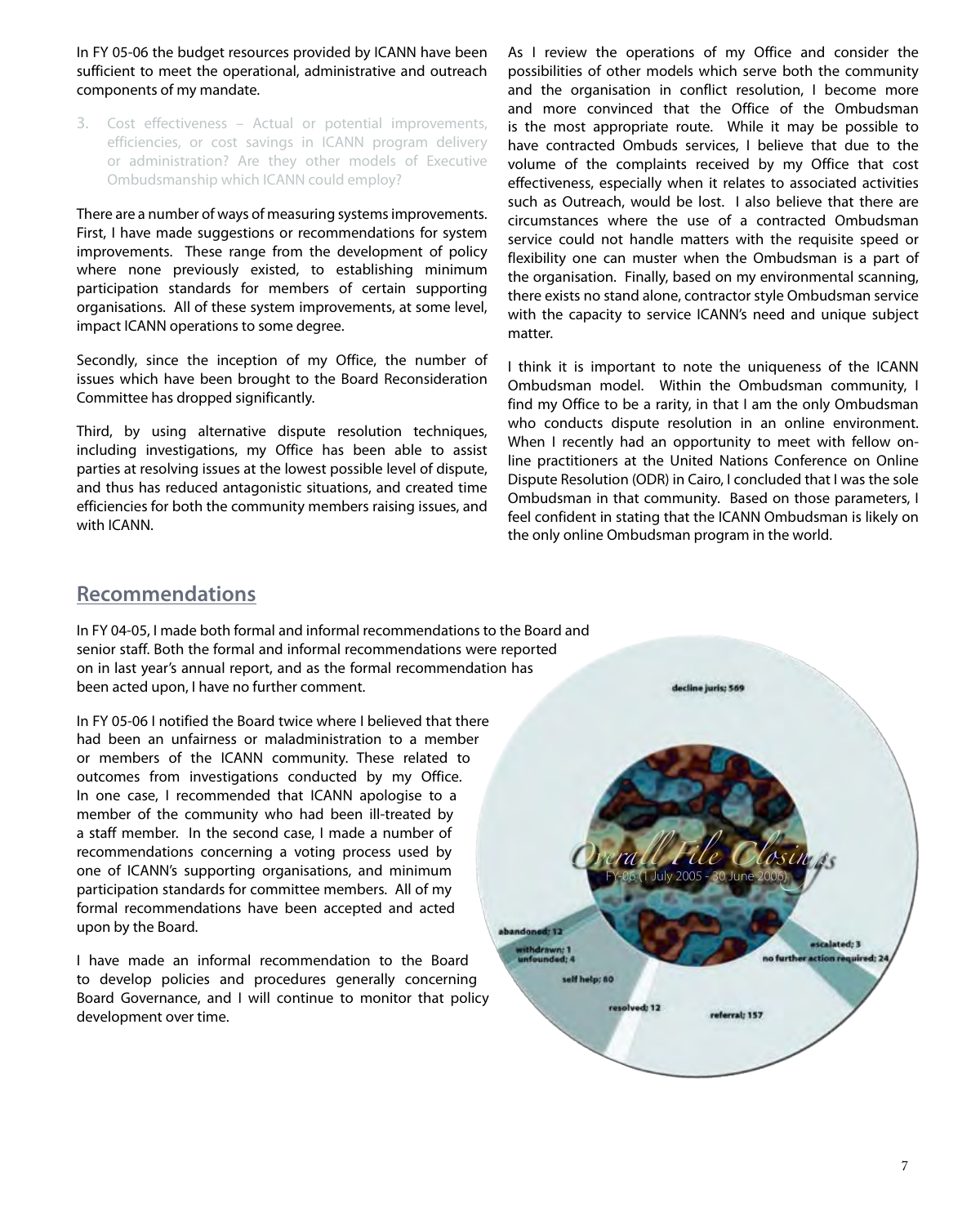Case Studies ICANN Meetings

During the year, three issues have been brought to my attention regarding ICANN meetings:

First, I received a complaint regarding the use of ID badges. The complainant was concerned that by having to use an ID badge his or her ability to participate in an anonymous fashion would be compromised. My response, in part, follows:

First, I have considered the rationale for having name badges. I believe that there are bona fide reasons for having name badges. First, it permits meeting organisers to ensure that access to ICANN events; especially those which incur expenses to the local hosts (such as banquets, lunches, etc) are restricted to delegates. This is a critical element, as the conferences run on tight budgets, underlining that the events are offered to the community at no cost. Second, the wearing of name badges fosters a level of social engagement by giving delegates the opportunity to associate names with faces, and names with otherwisely identities known only online.

While you have argued that security is not an issue, as the name badges are not related back to government issued identification, I am not satisfied that this is an overriding rationale in the necessity of requiring attendees to use the badges.

Second, you are not required to enter your company nor country on the registration form when you do the online registration. As you can see from my test registration below, I was able to register using my name only. Your argument that you are forced to identify your employer; therefore, jeopardising a relationship with them should you announce a contrary minded opinion therefore does not strike me as valid.

Third, I can find no relationship between your complaint and any privacy law paradigm. Your name and photograph are the only personal information requested, and you do have the ability to request that your name not be published on the list



of attendees. The only request made of you is to provide your name and photograph in order to allow you access to conference venues and social events. Therefore the use of the data is not inconsistent with the reason for which it was collected. The data is not used for any other purpose other than for which it is collected.

I am unaware of any religion based argument where the taking of a photograph would be a violation of any human rights principle. Should you have a concrete example of this, I would be most pleased to receive it.

Fourth, you have opined that the issuing of an identification badge countermines the ability of a person to fulfill a whistle blower role. The role and function of the conference is not to act as a public forum to report wrongdoings related to your employer. However, there is no bar to you, or any other person making "whistle blower" revelations at the conference. In my experience an open public conference is not a forum usually associated with an opportunity to act as a whistle blower without attribution. These activities are normally directed through more private offices, such as my own, should the protagonist wish anonymity. I underline that under United States jurisprudence that offices such as mine hold a latent role of permitting whistler blowers a safe haven for drawing attention to negative activities.

Fifth, should you feel that after reading my reply that you still prefer to remain anonymous in your participation with ICANN, I note that there are other forums within ICANN by which you can do so. These would include representation through the various committees and supporting organisations, or through communication through the various electronic fora available.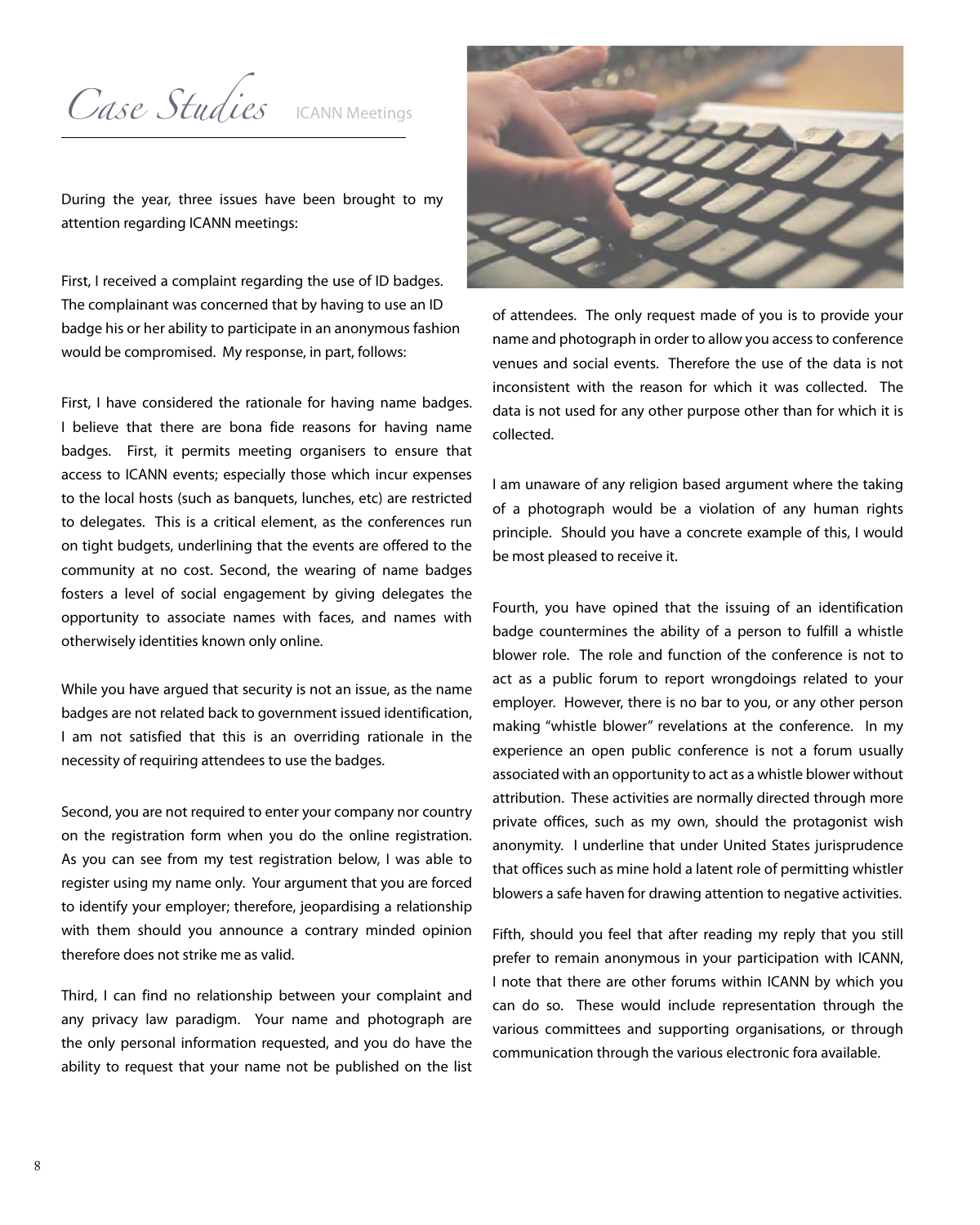In the second complaint, a member of the community raised a concern about the handling of personal information requested during the meeting registration process. As the concern was raised during the Vancouver meeting, the federal and provincial privacy laws of Canada and British Columbia applied, and I could find no indication that the information requested was either collected or used for a purpose inconsistent for the reason for which it was collected, nor in contravention of any Canadian law.

A third matter has been raised to me dealing with the posting of board meeting agendas at the public meetings.

The Bylaws state:

*Section 4. MEETING NOTICES AND AGENDAS*

*At least seven days in advance of each Board meeting (or if not practicable, as far in advance as is practicable), a notice of such meeting and, to the extent known, an agenda for the meeting shall be posted.*

From my experience, members of the Board of Directors are often in travel status to reach the various locations of ICANN meetings seven days in advance of the Board meeting. This fact makes it difficult, and at times logistically impossible, to put forward an agenda for the Board meeting seven days in advance. It is also my opinion that the notice of the meeting is usually posted well ahead of time, in conjunction with the related information about the ICANN meeting. Finally, it is my opinion that the agenda is posted as soon as the Chairman and the Directors are satisfied that they have necessary topics for discussion; and that this takes place as far in advance as practicable.

#### **What the complainants say about the Office of the Ombudsman:**

*"You did go above and beyond the call of duty and I do appreciate that."*

*"Thank you. I appreciate your efforts to understand and clarify the situation."*

*"I just wanted to say thank you very much for going above and beyond when I asked you about a website auctioning url's - and if it was legal or not. We got a pretty good name so we are happy. And you gave some great websites and ideas.*

*"Everything has been resolved now …I appreciate ICANN's quick response."*

*"I really appreciate the time you've taken to give me advice on this issue. "*

*"Your ability as a sounding board is incredibly invaluable."*

*"As always, appreciate your help in driving impartiality and professionalism in this process."*



ICANN Ombusdsman Frank Fowlie with law student Reem Wael at the United Nations Forum on Online Dispute Resolution, Cairo, March 2006.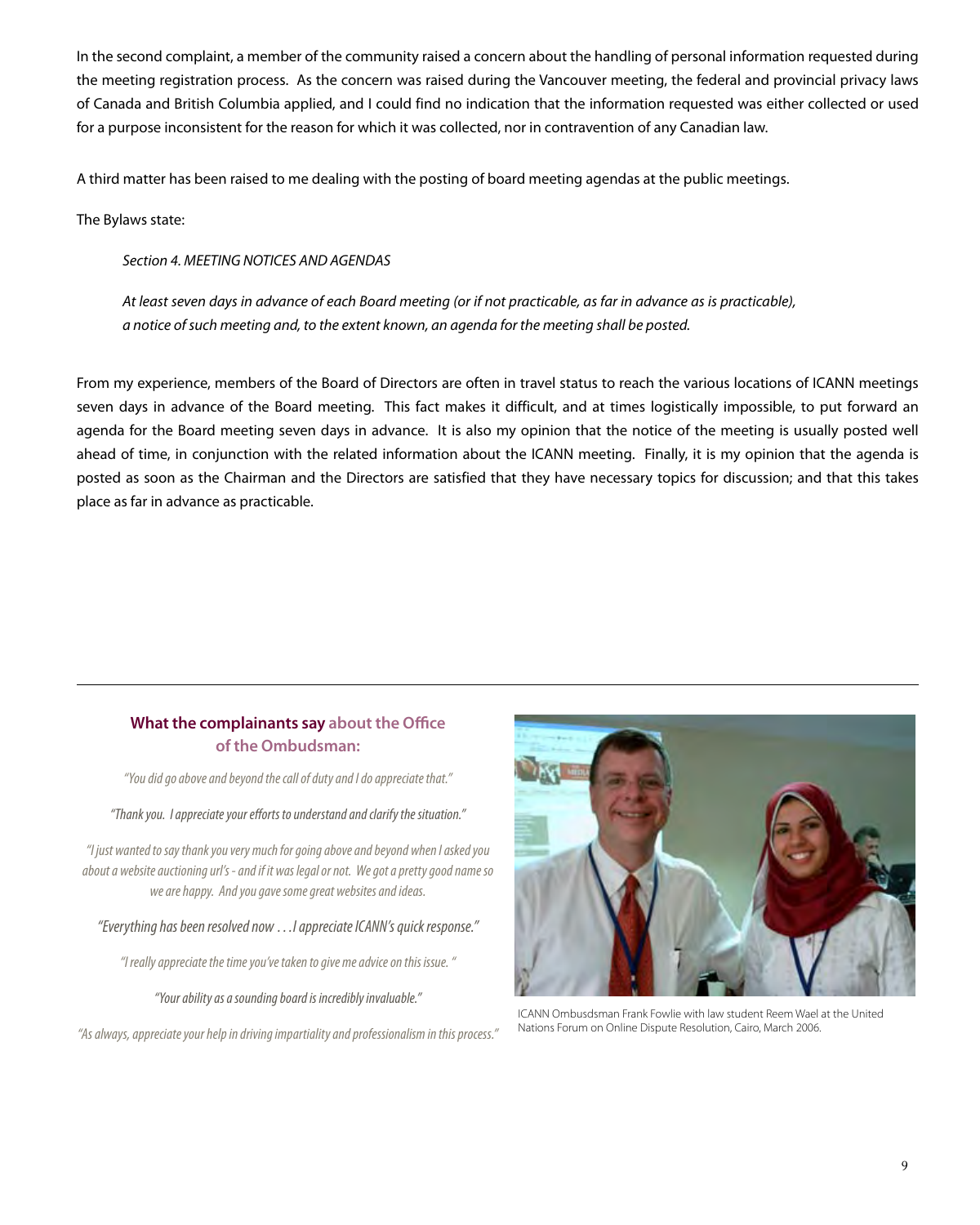*Overall Complaints Received by Month: 880* 



*Type of Complaints Received*  $\bigotimes$  Resolution of Complaints in the Ombudsman's Jurisdiction

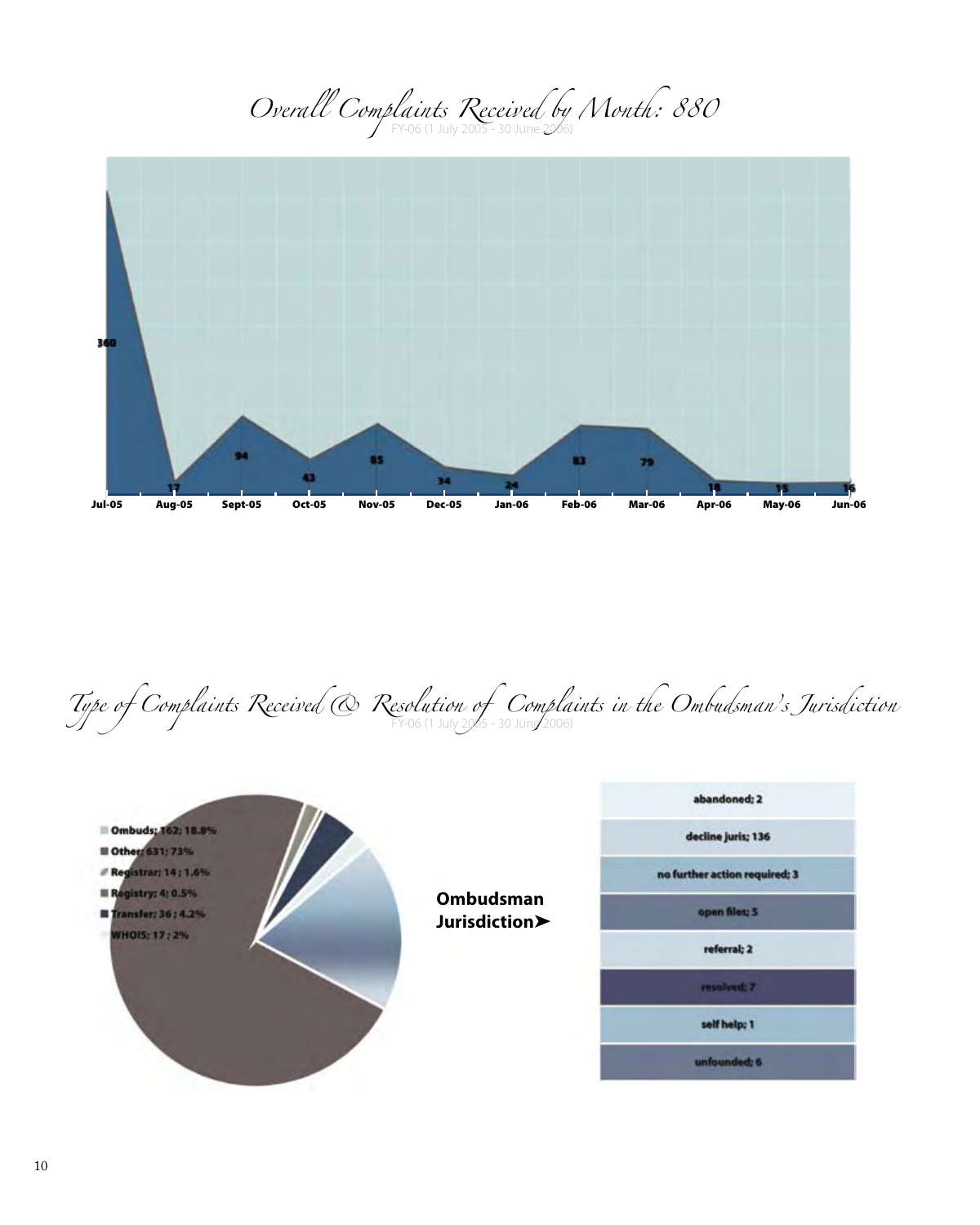## *Geographical Distribution of Complainants:* FY-06 (1 July 2005 - 30 June 2006)